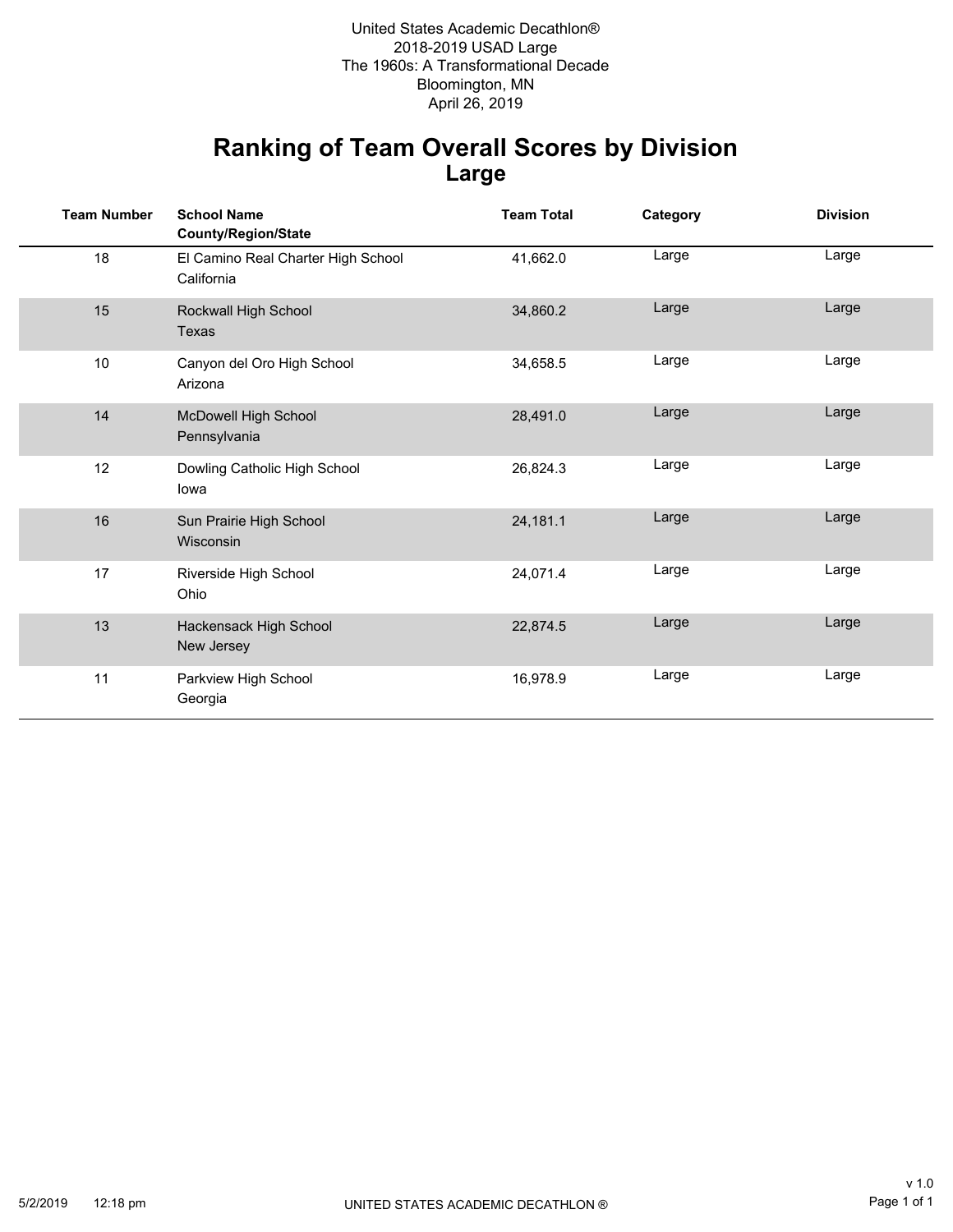2018-2019 USAD Large The 1960s: A Transformational Decade Bloomington, MN United States Academic Decathlon® April 26, 2019

# **Top Overall Scorer By Team**

| ID   | <b>First Name</b><br><b>Last Name</b> | <b>School Name</b><br><b>County/Region/State</b> | <b>Score</b><br>Rank | <b>HSV</b> |
|------|---------------------------------------|--------------------------------------------------|----------------------|------------|
| 1001 | Chloe<br>Penna                        | Canyon del Oro High School<br>Arizona            | 6,452.0              | Honor      |
| 1102 | Jessica<br>Pan                        | Parkview High School<br>Georgia                  | 5,608.4<br>1         | Honor      |
| 1202 | Cecilia<br>Becicka                    | Dowling Catholic High School<br>lowa             | 6,287.9              | Honor      |
| 1301 | Harvey<br>Fortus                      | Hackensack High School<br>New Jersey             | 5,249.2<br>1         | Honor      |
| 1402 | Kelvin<br>Li                          | McDowell High School<br>Pennsylvania             | 6,047.2              | Honor      |
| 1501 | Grace<br>Wilding                      | Rockwall High School<br>Texas                    | 6,653.0              | Honor      |
| 1603 | Andrew<br>McArdle                     | Sun Prairie High School<br><b>Wisconsin</b>      | 5,654.8              | Honor      |
| 1701 | Joseph<br>Grantham                    | Riverside High School<br>Ohio                    | 5,100.3              | Honor      |
| 1802 | Rachel<br>Markenson                   | El Camino Real Charter High School<br>California | 7,389.0              | Honor      |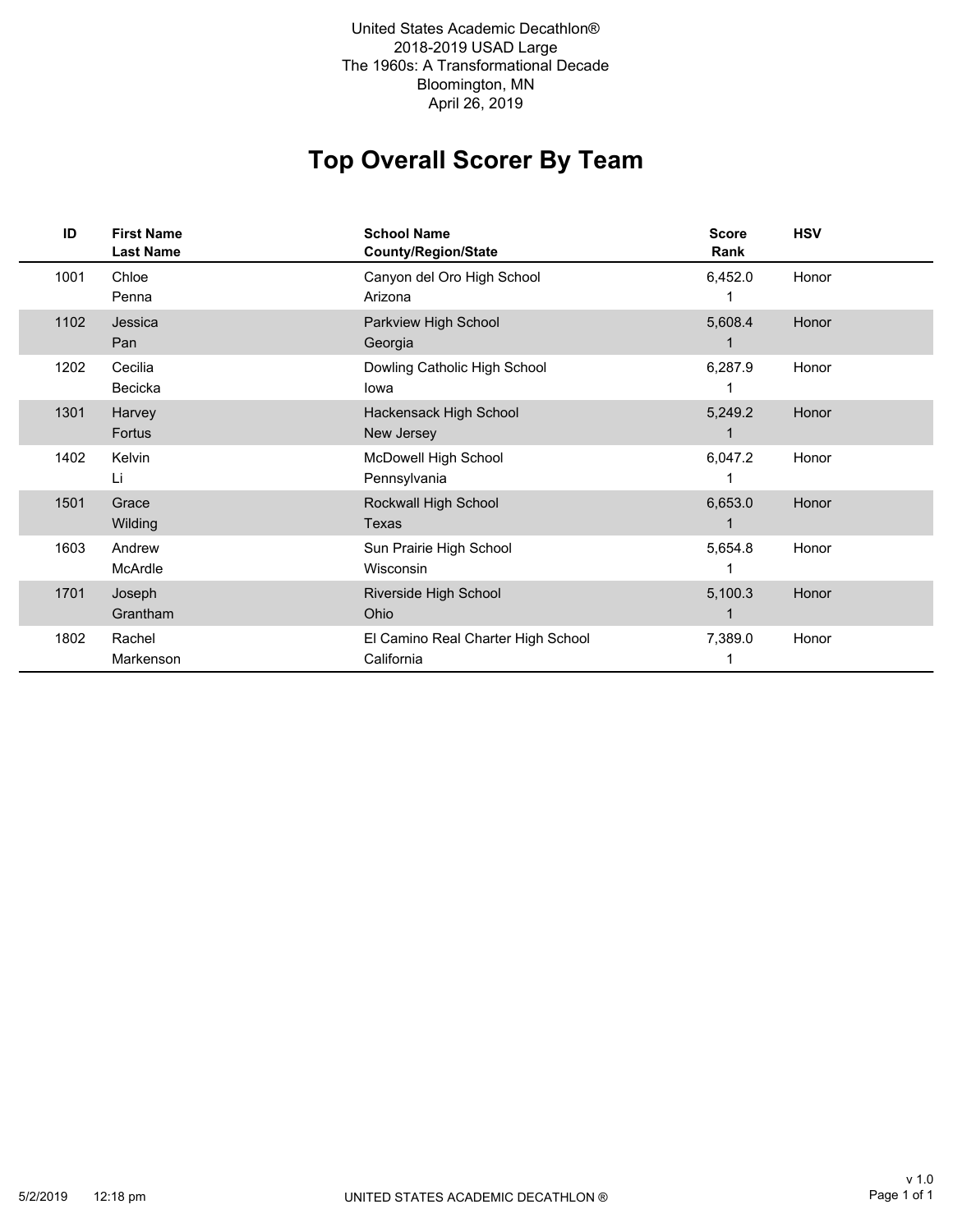Bloomington, MN 2018-2019 USAD Large The 1960s: A Transformational Decade April 26, 2019 United States Academic Decathlon®

# **Top Scores for Decathlon By Division Large**

| ID   | <b>First Name</b><br><b>Last Name</b> | <b>School Name</b><br><b>County/Region/State</b> | <b>Score</b><br>Rank | <b>HSV</b> |
|------|---------------------------------------|--------------------------------------------------|----------------------|------------|
| 1802 | Rachel                                | El Camino Real Charter High School               | 7.389.0              | Honor      |
|      | Markenson                             | California                                       |                      |            |
| 1803 | <b>Martin</b>                         | El Camino Real Charter High School               | 7,280.6              | Honor      |
|      | O'Reilly                              | California                                       | 2                    |            |
| 1801 | Sameen                                | El Camino Real Charter High School               | 7,088.1              | Honor      |
|      | Hussaini                              | California                                       | 3                    |            |
| 1806 | Daniel                                | El Camino Real Charter High School               | 7,349.8              | Scholastic |
|      | <b>Wenick</b>                         | California                                       |                      |            |
| 1804 | Charles                               | El Camino Real Charter High School               | 7,030.7              | Scholastic |
|      | Aburime                               | California                                       | 2                    |            |
| 1805 | Peter                                 | El Camino Real Charter High School               | 6,991.6              | Scholastic |
|      | <b>Knauss</b>                         | California                                       | 3                    |            |
| 1808 | <b>Brandon</b>                        | El Camino Real Charter High School               | 6,684.7              | Varsity    |
|      | Cho                                   | California                                       |                      |            |
| 1809 | Daysi                                 | El Camino Real Charter High School               | 5,927.2              | Varsity    |
|      | Solorzano                             | California                                       | $\overline{2}$       |            |
| 1507 | Noah                                  | Rockwall High School                             | 5,698.6              | Varsity    |
|      | Vance                                 | Texas                                            | 3                    |            |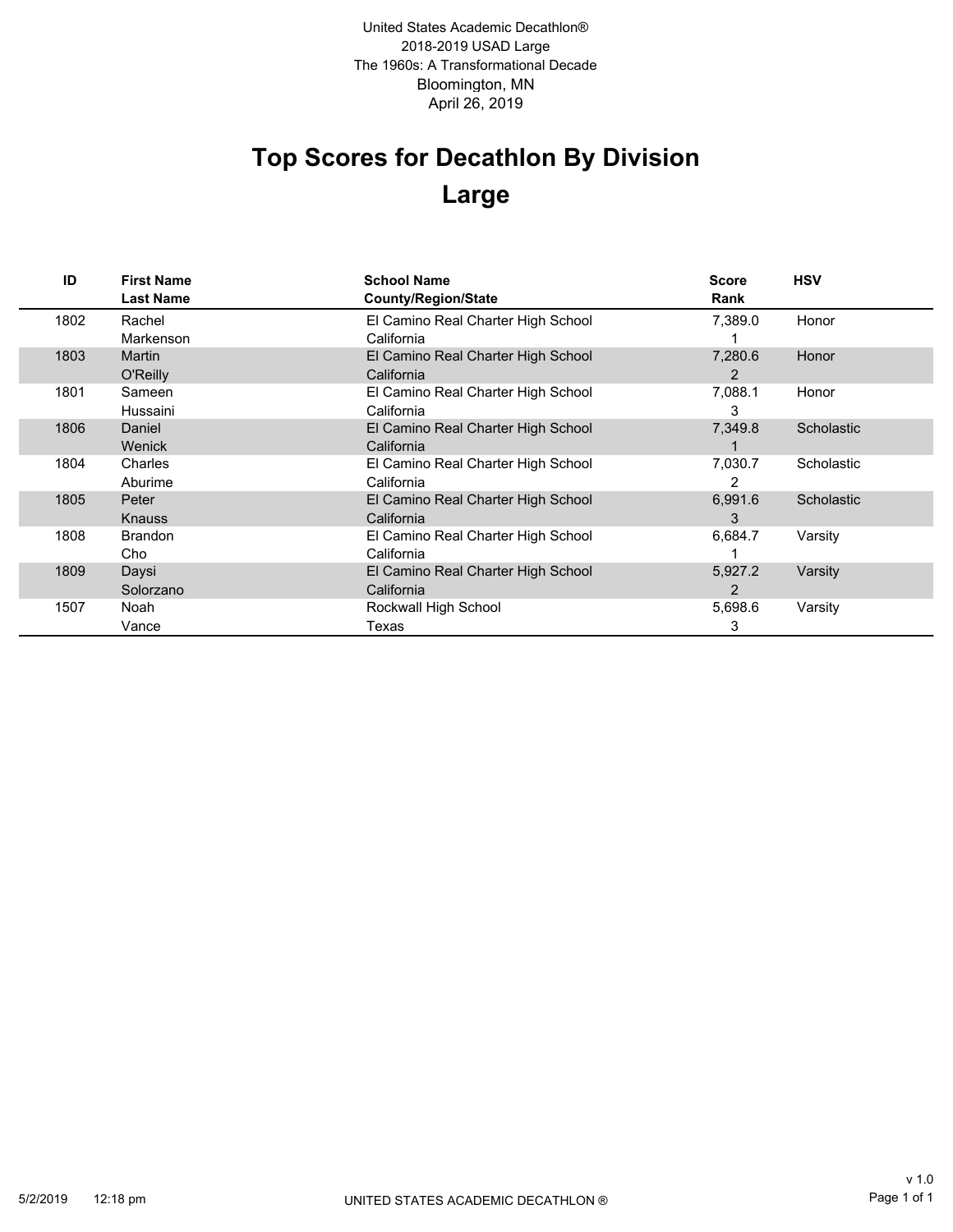Bloomington, MN 2018-2019 USAD Large The 1960s: A Transformational Decade April 26, 2019 United States Academic Decathlon®

# **Top Scores for Decathlon By Division Large**

| ID | <b>First Name</b> | <b>School Name</b>         | Score | <b>HSV</b><br>____ |
|----|-------------------|----------------------------|-------|--------------------|
|    | ∟ast Name         | <b>County/Region/State</b> | Rank  |                    |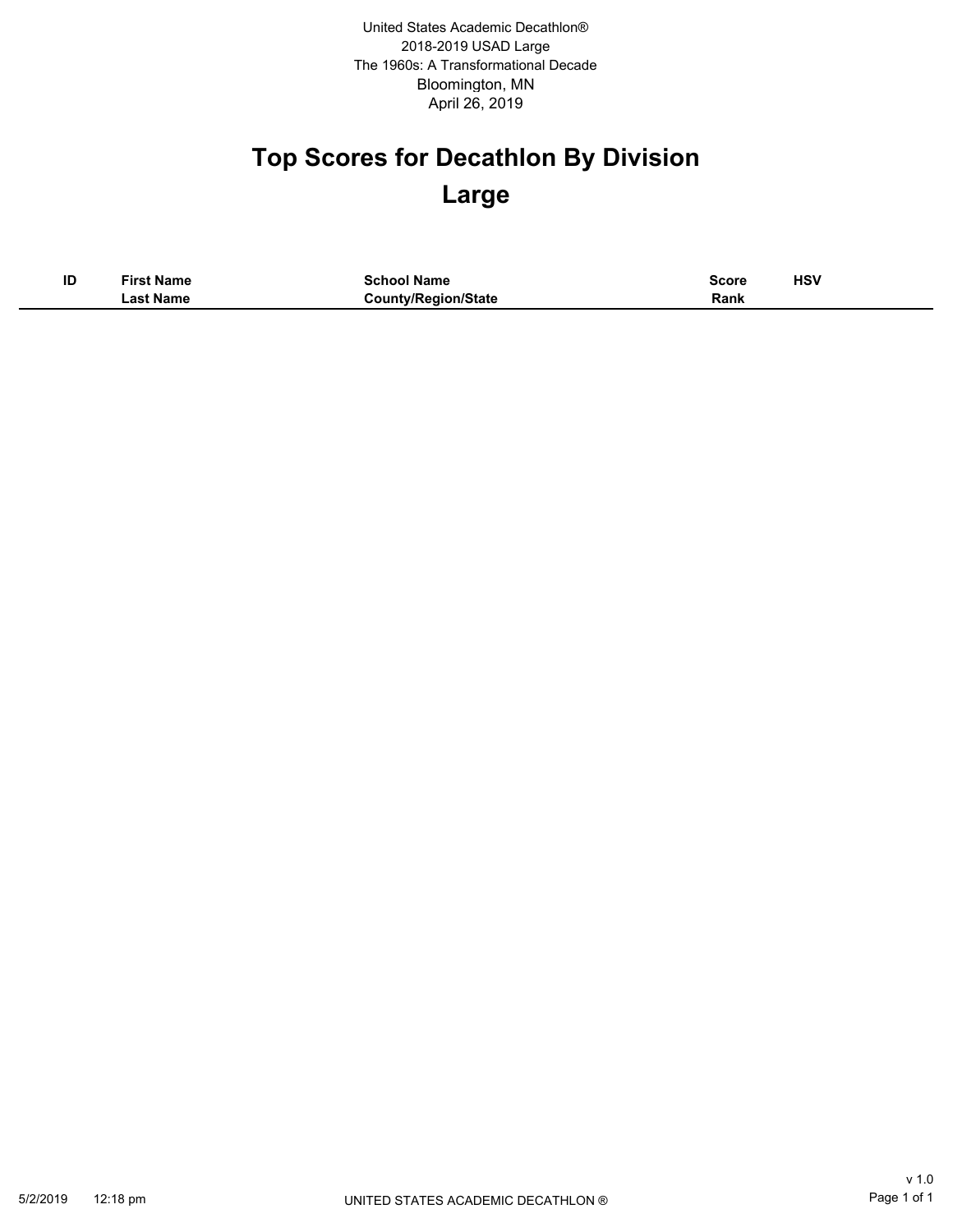### **Large Top Score for Event Art By Division**

| ID   | <b>First Name</b><br><b>Last Name</b> | <b>Team Name</b><br><b>County/Region/State</b> | <b>Score</b><br>Rank | <b>HSV</b> |
|------|---------------------------------------|------------------------------------------------|----------------------|------------|
| 1803 | Martin                                | El Camino Real Charter High School             | 981.8                | Honor      |
|      | O'Reilly                              | California                                     | 1                    |            |
| 1802 | Rachel                                | El Camino Real Charter High School             | 963.6                | Honor      |
|      | Markenson                             | California                                     | $\overline{2}$       |            |
| 1001 | Chloe                                 | Canyon del Oro High School                     | 963.6                | Honor      |
|      | Penna                                 | Arizona                                        | 2                    |            |
| 1801 | Sameen                                | El Camino Real Charter High School             | 945.5                | Honor      |
|      | Hussaini                              | California                                     | 3                    |            |
| 1806 | Daniel                                | El Camino Real Charter High School             | 963.6                | Scholastic |
|      | Wenick                                | California                                     | 1                    |            |
| 1804 | Charles                               | El Camino Real Charter High School             | 963.6                | Scholastic |
|      | Aburime                               | California                                     | 1                    |            |
| 1805 | Peter                                 | El Camino Real Charter High School             | 927.3                | Scholastic |
|      | <b>Knauss</b>                         | California                                     | 2                    |            |
| 1004 | Jesssica                              | Canyon del Oro High School                     | 909.1                | Scholastic |
|      | Sheldon                               | Arizona                                        | 3                    |            |
| 1808 | <b>Brandon</b>                        | El Camino Real Charter High School             | 981.8                | Varsity    |
|      | Cho                                   | California                                     |                      |            |
| 1007 | Allienna                              | Canyon del Oro High School                     | 945.5                | Varsity    |
|      | <b>Nezelek</b>                        | Arizona                                        | $\overline{2}$       |            |
| 1009 | Trevor                                | Canyon del Oro High School                     | 872.7                | Varsity    |
|      | <b>Torres</b>                         | Arizona                                        | 3                    |            |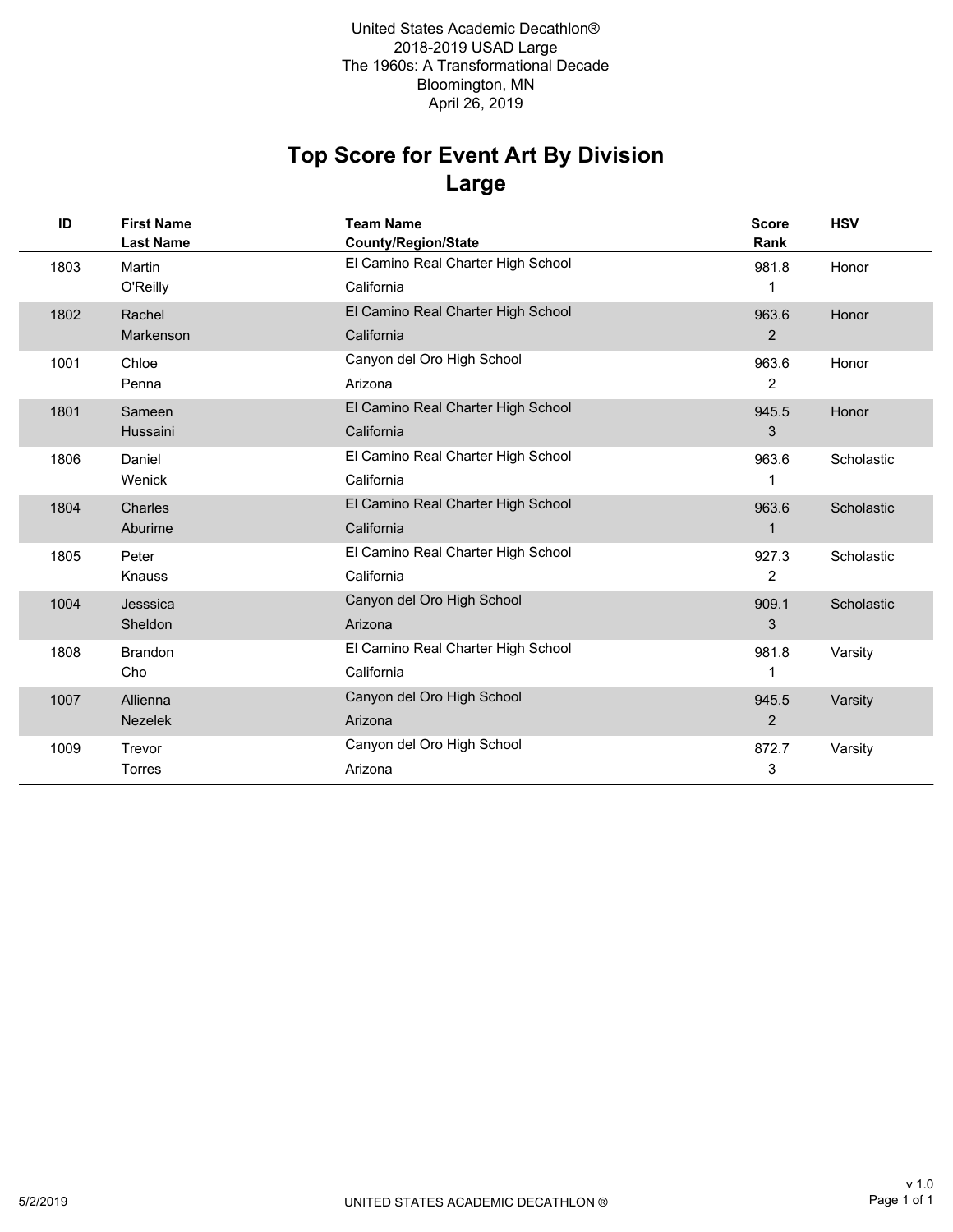### **Large Top Score for Event Economics By Division**

| ID   | <b>First Name</b><br><b>Last Name</b> | <b>Team Name</b><br><b>County/Region/State</b> | <b>Score</b><br>Rank | <b>HSV</b> |
|------|---------------------------------------|------------------------------------------------|----------------------|------------|
| 1802 | Rachel                                | El Camino Real Charter High School             | 945.5                | Honor      |
|      | Markenson                             | California                                     |                      |            |
| 1803 | Martin                                | El Camino Real Charter High School             | 945.5                | Honor      |
|      | O'Reilly                              | California                                     | 1                    |            |
| 1801 | Sameen                                | El Camino Real Charter High School             | 927.3                | Honor      |
|      | Hussaini                              | California                                     | 2                    |            |
| 1501 | Grace                                 | Rockwall High School                           | 909.1                | Honor      |
|      | Wilding                               | Texas                                          | 3                    |            |
| 1806 | Daniel                                | El Camino Real Charter High School             | 927.3                | Scholastic |
|      | Wenick                                | California                                     | 1                    |            |
| 1805 | Peter                                 | El Camino Real Charter High School             | 909.1                | Scholastic |
|      | Knauss                                | California                                     | 2                    |            |
| 1804 | Charles                               | El Camino Real Charter High School             | 872.7                | Scholastic |
|      | Aburime                               | California                                     | 3                    |            |
| 1808 | <b>Brandon</b>                        | El Camino Real Charter High School             | 818.2                | Varsity    |
|      | Cho                                   | California                                     | 1                    |            |
| 1809 | Daysi                                 | El Camino Real Charter High School             | 781.8                | Varsity    |
|      | Solorzano                             | California                                     | 2                    |            |
| 1807 | Samantha                              | El Camino Real Charter High School             | 763.6                | Varsity    |
|      | Alegria                               | California                                     | 3                    |            |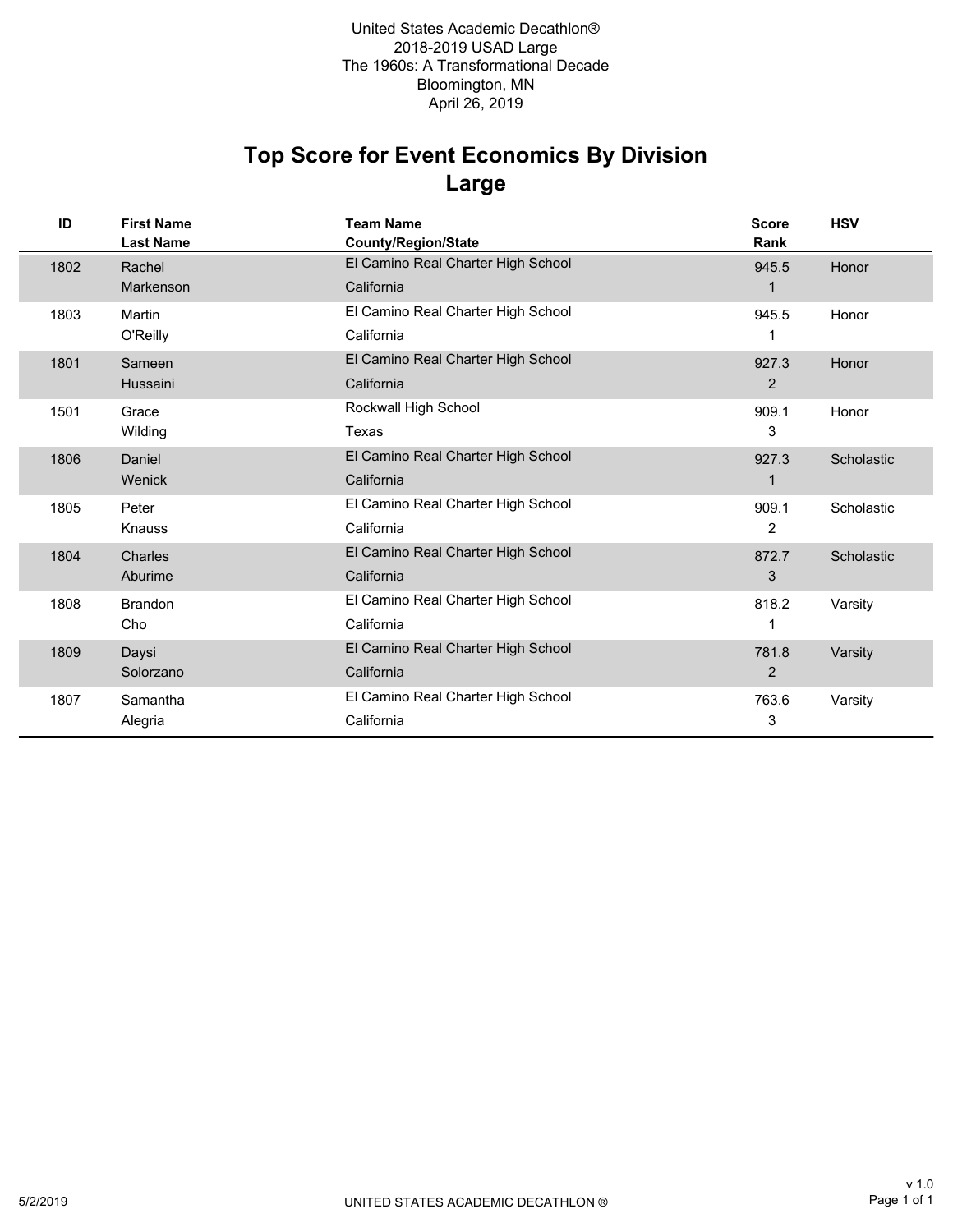# **Large Top Score for Event Essay By Division**

| ID   | <b>First Name</b><br><b>Last Name</b> | <b>Team Name</b><br><b>County/Region/State</b> | <b>Score</b><br>Rank | <b>HSV</b> |
|------|---------------------------------------|------------------------------------------------|----------------------|------------|
| 1603 | Andrew                                | Sun Prairie High School                        | 856.0                | Honor      |
|      | McArdle                               | Wisconsin                                      | $\mathbf{1}$         |            |
| 1102 | Jessica                               | Parkview High School                           | 851.0                | Honor      |
|      | Pan                                   | Georgia                                        | $\overline{2}$       |            |
| 1301 | Harvey                                | Hackensack High School                         | 851.0                | Honor      |
|      | Fortus                                | New Jersey                                     | $\overline{2}$       |            |
| 1602 | Joseph                                | Sun Prairie High School                        | 833.0                | Honor      |
|      | Gammon                                | Wisconsin                                      | 3                    |            |
| 1804 | Charles                               | El Camino Real Charter High School             | 874.0                | Scholastic |
|      | Aburime                               | California                                     | $\mathbf 1$          |            |
| 1404 | Jack                                  | <b>McDowell High School</b>                    | 850.0                | Scholastic |
|      | Sullivan                              | Pennsylvania                                   | $\overline{2}$       |            |
| 1705 | Isaac                                 | Riverside High School                          | 850.0                | Scholastic |
|      | Phillips                              | Ohio                                           | $\overline{2}$       |            |
| 1806 | Daniel                                | El Camino Real Charter High School             | 796.0                | Scholastic |
|      | Wenick                                | California                                     | 3                    |            |
| 1808 | <b>Brandon</b>                        | El Camino Real Charter High School             | 737.0                | Varsity    |
|      | Cho                                   | California                                     | 1                    |            |
| 1807 | Samantha                              | El Camino Real Charter High School             | 624.0                | Varsity    |
|      | Alegria                               | California                                     | 2                    |            |
| 1507 | Noah                                  | Rockwall High School                           | 620.0                | Varsity    |
|      | Vance                                 | Texas                                          | 3                    |            |
| 1509 | Eric                                  | Rockwall High School                           | 620.0                | Varsity    |
|      | Sun                                   | Texas                                          | 3                    |            |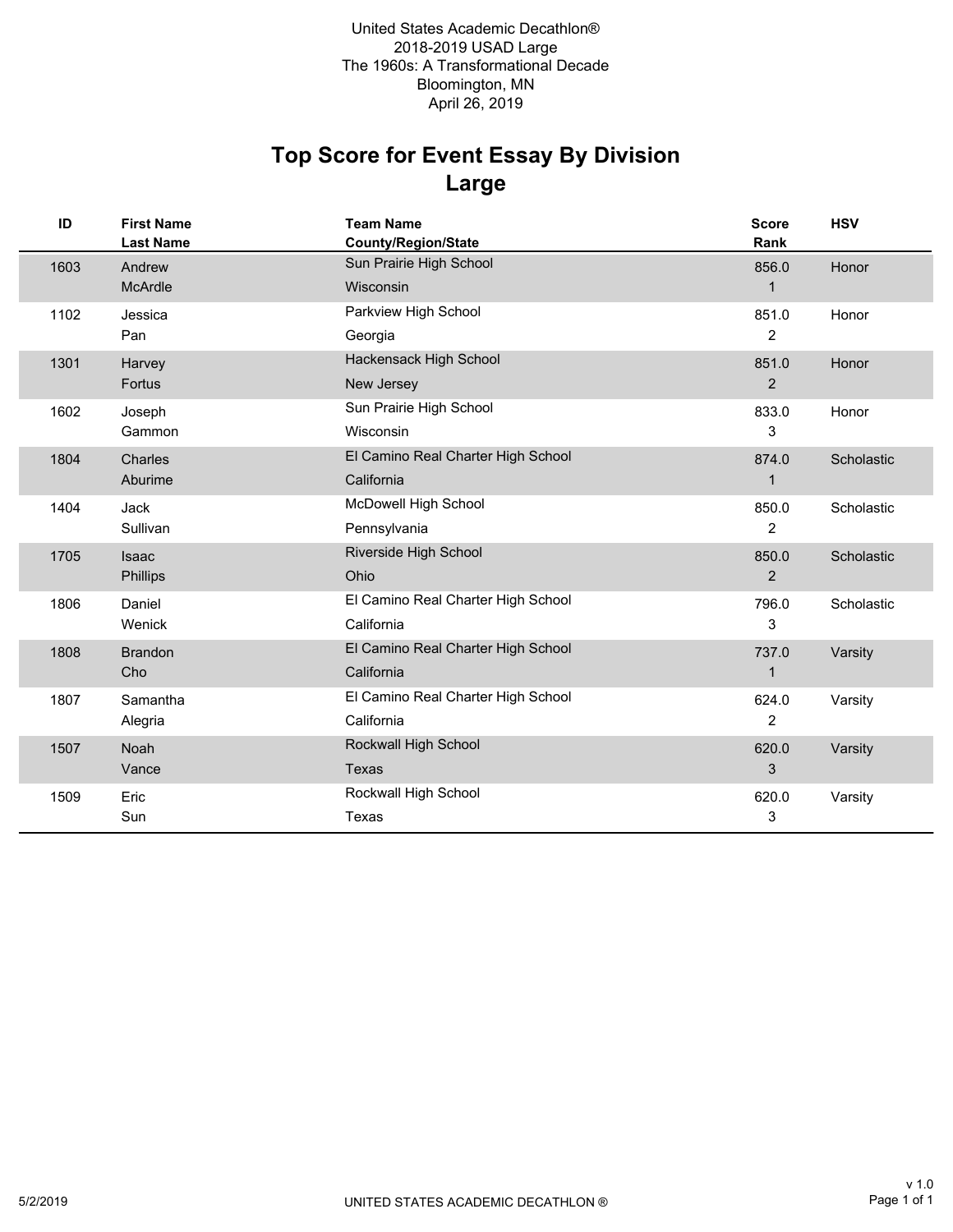## **Large Top Score for Event Literature By Division**

| ID   | <b>First Name</b><br><b>Last Name</b> | <b>Team Name</b><br>County/Region/State          | Score<br>Rank           | <b>HSV</b> |
|------|---------------------------------------|--------------------------------------------------|-------------------------|------------|
| 1801 | Sameen<br>Hussaini                    | El Camino Real Charter High School<br>California | 960.0<br>$\mathbf{1}$   | Honor      |
| 1803 | Martin<br>O'Reilly                    | El Camino Real Charter High School<br>California | 960.0<br>1              | Honor      |
| 1001 | Chloe<br>Penna                        | Canyon del Oro High School<br>Arizona            | 940.0<br>$\overline{2}$ | Honor      |
| 1201 | Eleanor<br>Ball                       | Dowling Catholic High School<br>lowa             | 920.0<br>3              | Honor      |
| 1402 | Kelvin<br>Li                          | <b>McDowell High School</b><br>Pennsylvania      | 920.0<br>3              | Honor      |
| 1501 | Grace<br>Wilding                      | Rockwall High School<br>Texas                    | 920.0<br>3              | Honor      |
| 1802 | Rachel<br>Markenson                   | El Camino Real Charter High School<br>California | 920.0<br>3              | Honor      |
| 1805 | Peter<br>Knauss                       | El Camino Real Charter High School<br>California | 940.0<br>1              | Scholastic |
| 1806 | Daniel<br>Wenick                      | El Camino Real Charter High School<br>California | 940.0<br>$\mathbf{1}$   | Scholastic |
| 1804 | Charles<br>Aburime                    | El Camino Real Charter High School<br>California | 900.0<br>$\overline{c}$ | Scholastic |
| 1504 | Anna<br>Voth                          | Rockwall High School<br>Texas                    | 880.0<br>3              | Scholastic |
| 1808 | <b>Brandon</b><br>Cho                 | El Camino Real Charter High School<br>California | 900.0<br>1              | Varsity    |
| 1507 | Noah<br>Vance                         | Rockwall High School<br><b>Texas</b>             | 860.0<br>$\overline{2}$ | Varsity    |
| 1809 | Daysi<br>Solorzano                    | El Camino Real Charter High School<br>California | 820.0<br>3              | Varsity    |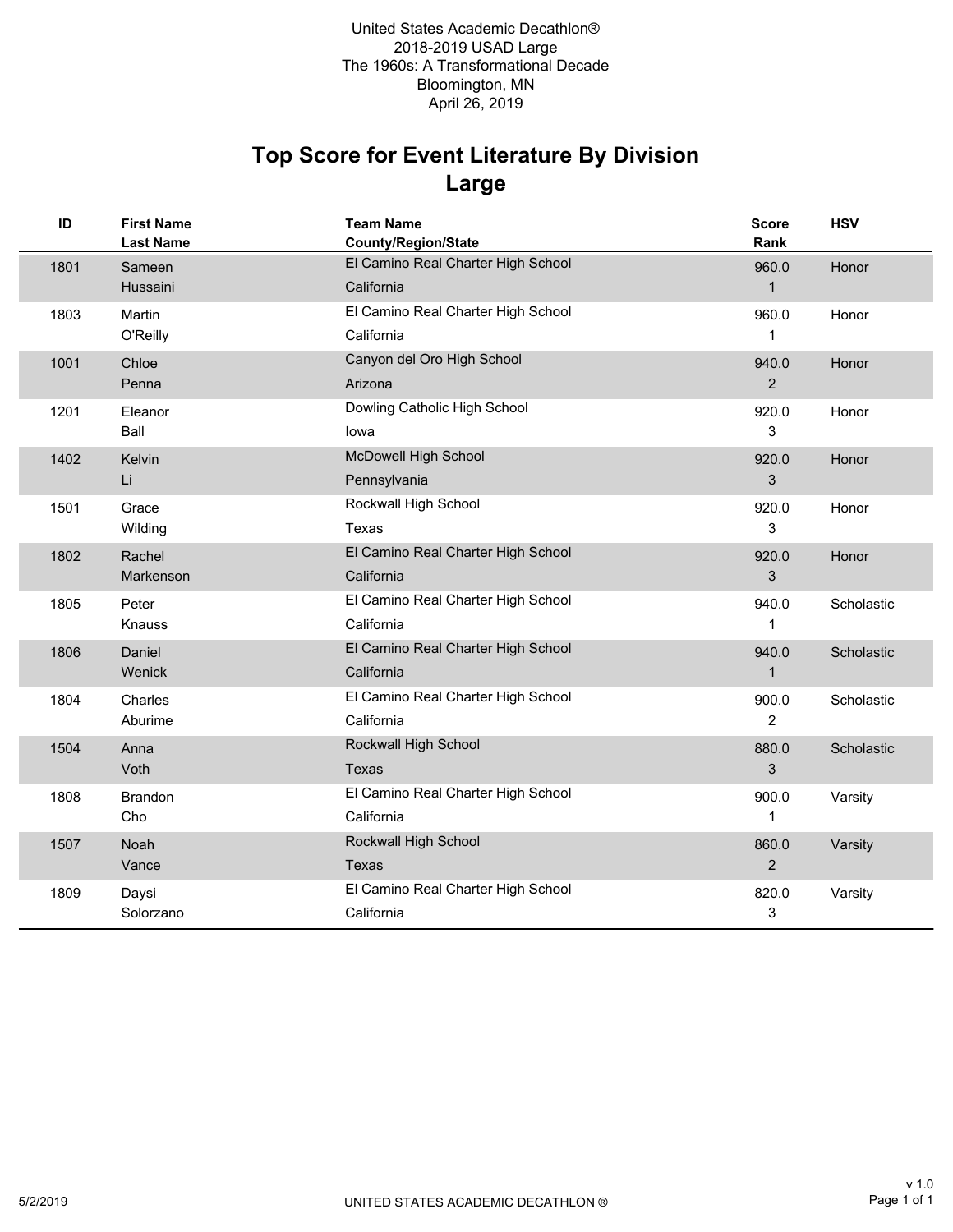### **Large Top Score for Event Mathematics By Division**

| ID   | <b>First Name</b><br><b>Last Name</b> | <b>Team Name</b><br><b>County/Region/State</b> | <b>Score</b><br>Rank | <b>HSV</b> |
|------|---------------------------------------|------------------------------------------------|----------------------|------------|
| 1802 | Rachel                                | El Camino Real Charter High School             | 933.3                | Honor      |
|      | Markenson                             | California                                     | 1                    |            |
| 1801 | Sameen                                | El Camino Real Charter High School             | 866.7                | Honor      |
|      | Hussaini                              | California                                     | $\overline{2}$       |            |
| 1401 | Jennifer                              | <b>McDowell High School</b>                    | 822.2                | Honor      |
|      | Wang                                  | Pennsylvania                                   | 3                    |            |
| 1503 | Jason                                 | Rockwall High School                           | 822.2                | Honor      |
|      | Apuan                                 | <b>Texas</b>                                   | 3                    |            |
| 1803 | Martin                                | El Camino Real Charter High School             | 822.2                | Honor      |
|      | O'Reilly                              | California                                     | 3                    |            |
| 1806 | Daniel                                | El Camino Real Charter High School             | 955.6                | Scholastic |
|      | Wenick                                | California                                     | 1                    |            |
| 1805 | Peter                                 | El Camino Real Charter High School             | 866.7                | Scholastic |
|      | Knauss                                | California                                     | 2                    |            |
| 1804 | Charles                               | El Camino Real Charter High School             | 822.2                | Scholastic |
|      | Aburime                               | California                                     | 3                    |            |
| 1808 | <b>Brandon</b>                        | El Camino Real Charter High School             | 822.2                | Varsity    |
|      | Cho                                   | California                                     | 1                    |            |
| 1809 | Daysi                                 | El Camino Real Charter High School             | 733.3                | Varsity    |
|      | Solorzano                             | California                                     | $\overline{2}$       |            |
| 1807 | Samantha                              | El Camino Real Charter High School             | 688.9                | Varsity    |
|      | Alegria                               | California                                     | 3                    |            |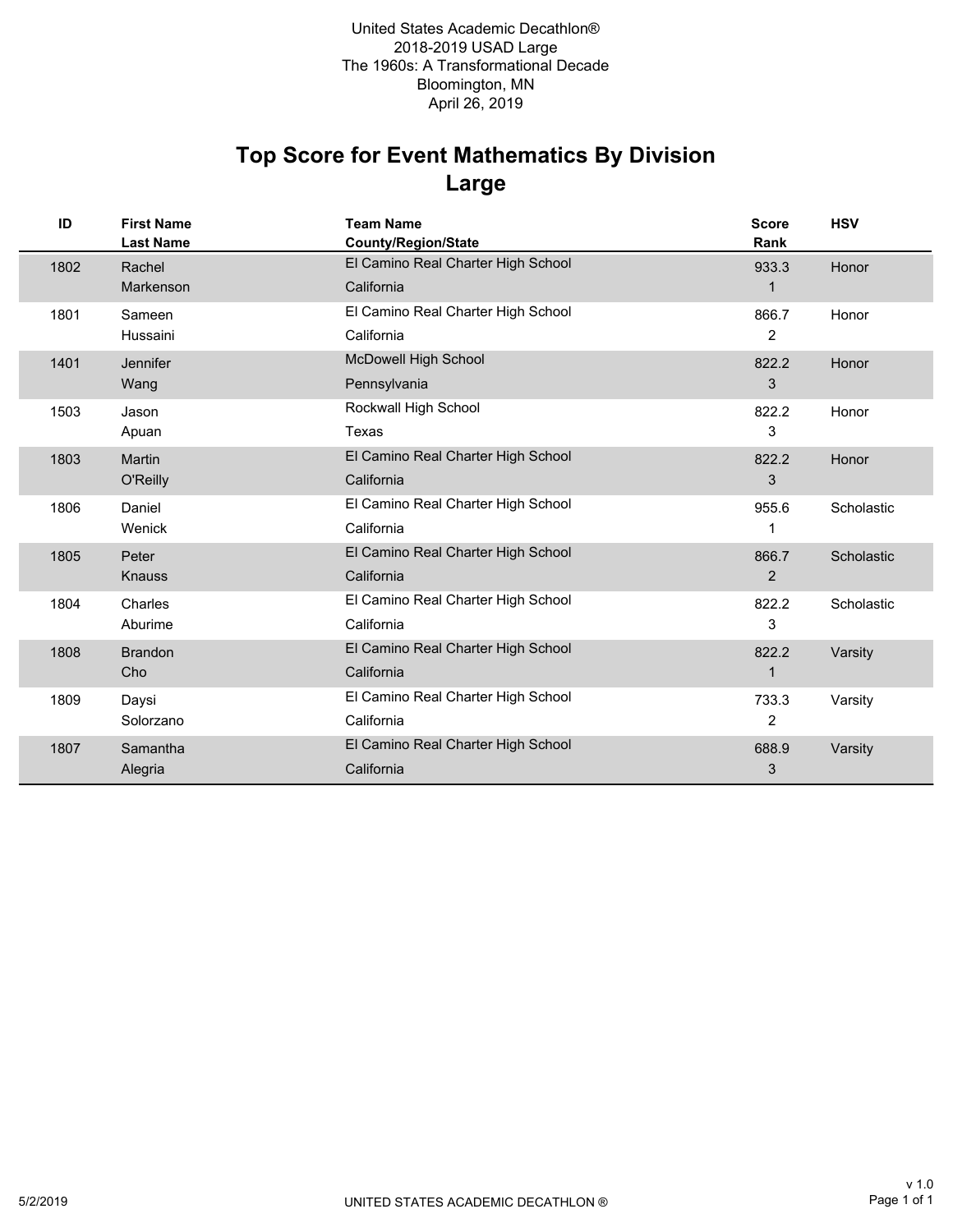## **Large Top Score for Event Music By Division**

| ID   | <b>First Name</b><br><b>Last Name</b> | <b>Team Name</b><br><b>County/Region/State</b> | <b>Score</b><br>Rank | <b>HSV</b> |
|------|---------------------------------------|------------------------------------------------|----------------------|------------|
| 1802 | Rachel                                | El Camino Real Charter High School             | 940.0                | Honor      |
|      | Markenson                             | California                                     | 1                    |            |
| 1803 | Martin                                | El Camino Real Charter High School             | 880.0                | Honor      |
|      | O'Reilly                              | California                                     | 2                    |            |
| 1801 | Sameen                                | El Camino Real Charter High School             | 880.0                | Honor      |
|      | Hussaini                              | California                                     | $\overline{2}$       |            |
| 1502 | Joseph                                | Rockwall High School                           | 860.0                | Honor      |
|      | Yeh                                   | <b>Texas</b>                                   | 3                    |            |
| 1805 | Peter                                 | El Camino Real Charter High School             | 880.0                | Scholastic |
|      | Knauss                                | California                                     | 1                    |            |
| 1806 | Daniel                                | El Camino Real Charter High School             | 880.0                | Scholastic |
|      | Wenick                                | California                                     | $\mathbf{1}$         |            |
| 1804 | Charles                               | El Camino Real Charter High School             | 840.0                | Scholastic |
|      | Aburime                               | California                                     | $\overline{2}$       |            |
| 1004 | Jesssica                              | Canyon del Oro High School                     | 780.0                | Scholastic |
|      | Sheldon                               | Arizona                                        | 3                    |            |
| 1808 | <b>Brandon</b>                        | El Camino Real Charter High School             | 760.0                | Varsity    |
|      | Cho                                   | California                                     | 1                    |            |
| 1508 | Jason                                 | Rockwall High School                           | 760.0                | Varsity    |
|      | Dupre                                 | <b>Texas</b>                                   | $\mathbf 1$          |            |
| 1507 | Noah                                  | Rockwall High School                           | 740.0                | Varsity    |
|      | Vance                                 | Texas                                          | 2                    |            |
| 1009 | Trevor                                | Canyon del Oro High School                     | 700.0                | Varsity    |
|      | Torres                                | Arizona                                        | 3                    |            |
| 1807 | Samantha                              | El Camino Real Charter High School             | 700.0                | Varsity    |
|      | Alegria                               | California                                     | 3                    |            |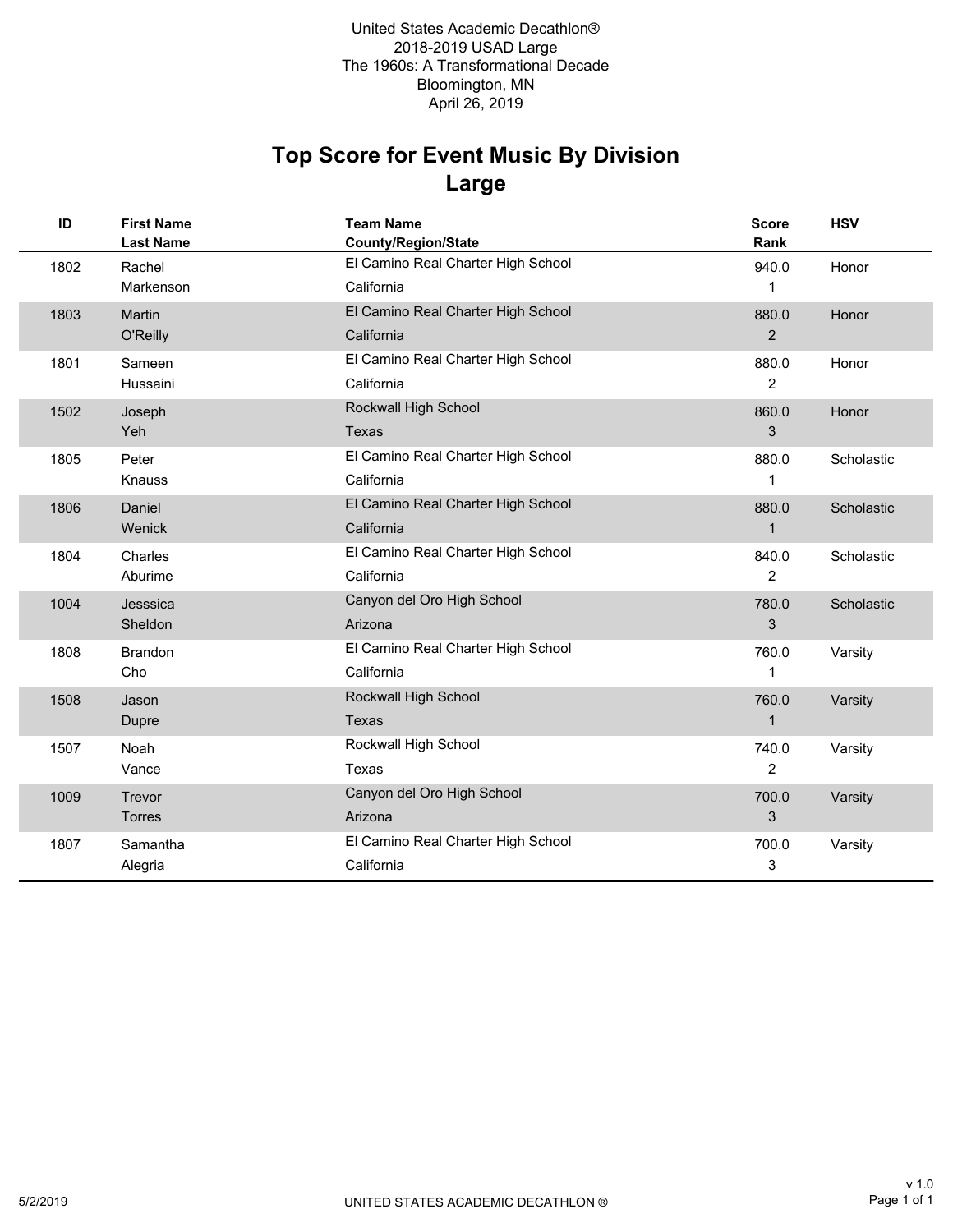### **Large Top Score for Event Science By Division**

| ID   | <b>First Name</b><br><b>Last Name</b> | <b>Team Name</b><br>County/Region/State | <b>Score</b><br>Rank | <b>HSV</b> |
|------|---------------------------------------|-----------------------------------------|----------------------|------------|
| 1801 | Sameen                                | El Camino Real Charter High School      | 963.6                | Honor      |
|      | Hussaini                              | California                              | 1                    |            |
| 1802 | Rachel                                | El Camino Real Charter High School      | 963.6                | Honor      |
|      | Markenson                             | California                              | 1                    |            |
| 1803 | Martin                                | El Camino Real Charter High School      | 909.1                | Honor      |
|      | O'Reilly                              | California                              | 2                    |            |
| 1502 | Joseph                                | Rockwall High School                    | 836.4                | Honor      |
|      | Yeh                                   | Texas                                   | 3                    |            |
| 1805 | Peter                                 | El Camino Real Charter High School      | 945.5                | Scholastic |
|      | <b>Knauss</b>                         | California                              | 1                    |            |
| 1806 | Daniel                                | El Camino Real Charter High School      | 927.3                | Scholastic |
|      | Wenick                                | California                              | 2                    |            |
| 1804 | Charles                               | El Camino Real Charter High School      | 818.2                | Scholastic |
|      | Aburime                               | California                              | 3                    |            |
| 1809 | Daysi                                 | El Camino Real Charter High School      | 763.6                | Varsity    |
|      | Solorzano                             | California                              | 1                    |            |
| 1808 | <b>Brandon</b>                        | El Camino Real Charter High School      | 745.5                | Varsity    |
|      | Cho                                   | California                              | $\overline{2}$       |            |
| 1009 | Trevor                                | Canyon del Oro High School              | 654.5                | Varsity    |
|      | Torres                                | Arizona                                 | 3                    |            |